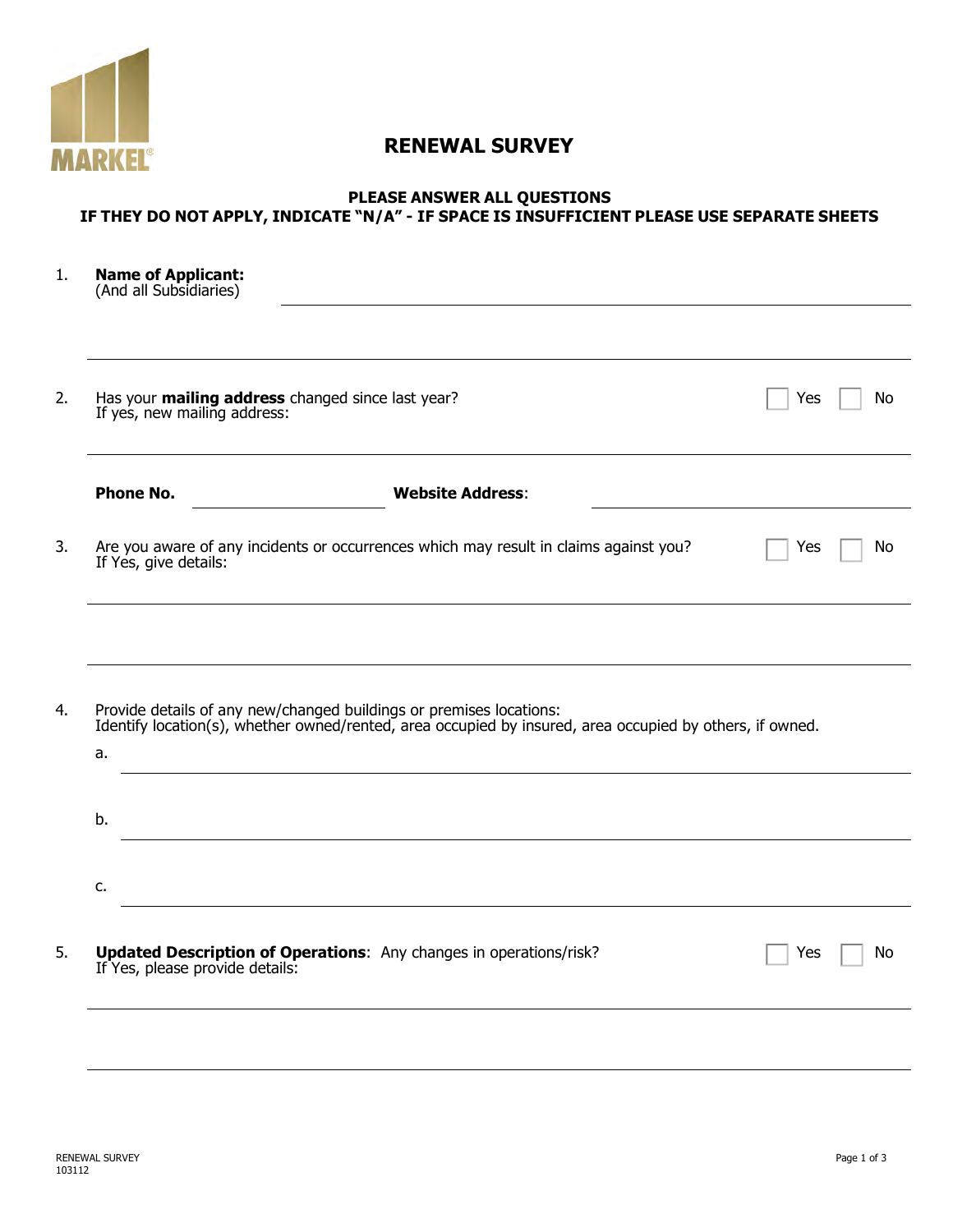#### 6. **Updated Annual Payroll:** The Contract of Employees: No. of Employees:

Yes  $\Box$  No

| Are all employees covered under WSIB or Workers' compensation        |  |
|----------------------------------------------------------------------|--|
| If No, please list numbers by job description and estimated payroll: |  |

7. Updated Gross Receipts split by operation or product (give total estimate of annual receipts including cost of materials and labour for the coming policy year):

| <b>TYPE OF OPERATION/PRODUCT</b> | <b>TOTAL RECEIPTS</b> |                   |              |
|----------------------------------|-----------------------|-------------------|--------------|
|                                  | <b>CDN. SALES</b>     | <b>U.S. SALES</b> | <b>OTHER</b> |
|                                  |                       |                   |              |
|                                  |                       |                   |              |
|                                  |                       |                   |              |

Please provide details of any work sub-contracted, the value of sub-contracted work and confirm sub-contractors are required to provide evidence of liability insurance.

8. Please provide actual receipts for the expiring policy term:

|                                  | <b>TOTAL RECEIPTS</b> |                   |              |
|----------------------------------|-----------------------|-------------------|--------------|
| <b>TYPE OF OPERATION/PRODUCT</b> | <b>CDN. SALES</b>     | <b>U.S. SALES</b> | <b>OTHER</b> |
|                                  |                       |                   |              |
|                                  |                       |                   |              |
|                                  |                       |                   |              |

9. Please provide details of any additional insureds to be added to the policy, including name, mailing address and relationship to the insured: